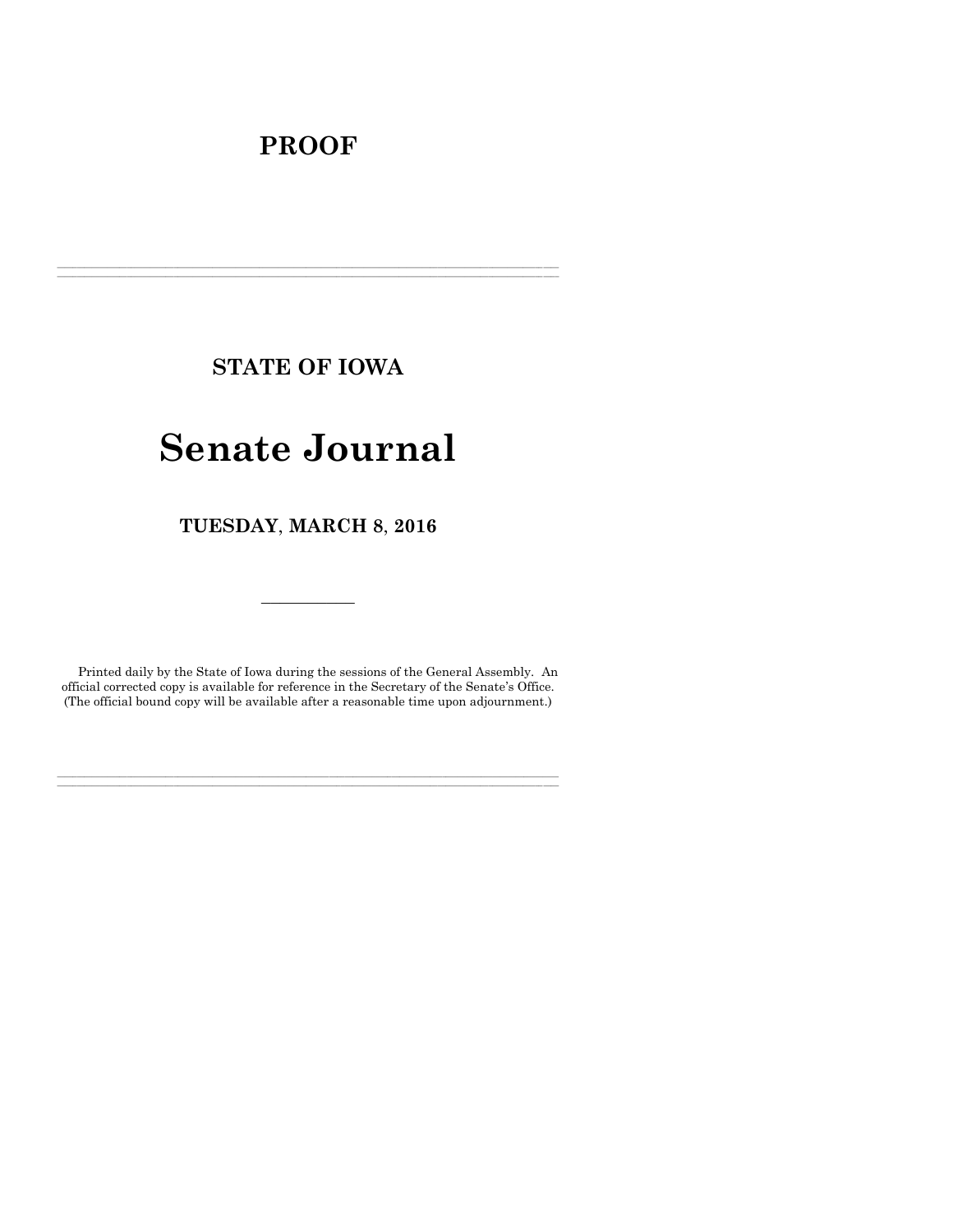### **JOURNAL OF THE SENATE**

 $\overline{\phantom{a}}$ 

#### FIFTY-EIGHTH CALENDAR DAY THIRTY-FOURTH SESSION DAY

Senate Chamber Des Moines, Iowa, Tuesday, March 8, 2016

The Senate met in regular session at 9:03 a.m., President Jochum presiding.

Prayer was offered by the Brown Family Singers, who sang the National Anthem. They were the guests of Senator Anderson.

#### PLEDGE OF ALLEGIANCE

The Pledge of Allegiance was led by Senate Page Cade Olmstead.

The Journal of Monday, March 7, 2016, was approved.

#### HOUSE MESSAGES RECEIVED AND CONSIDERED

The following messages were received from the Chief Clerk of the House:

MADAM PRESIDENT: I am directed to inform your honorable body that the House has on March 7, 2016, **passed** the following bills in which the concurrence of the Senate is asked:

**[House File 2148](http://coolice.legis.iowa.gov/Cool-ICE/default.asp?Category=billinfo&Service=Billbook&frame=1&GA=86&hbill=HF2148)**, a bill for an act relating to the display of one registration plate on antique motor vehicles and sports cars.

Read first time and referred to committee on **Transportation**.

**[House File 2353](http://coolice.legis.iowa.gov/Cool-ICE/default.asp?Category=billinfo&Service=Billbook&frame=1&GA=86&hbill=HF2353)**, a bill for an act removing prohibitions on emergency management organization employees from holding elective office.

Read first time and referred to committee on **State Government**.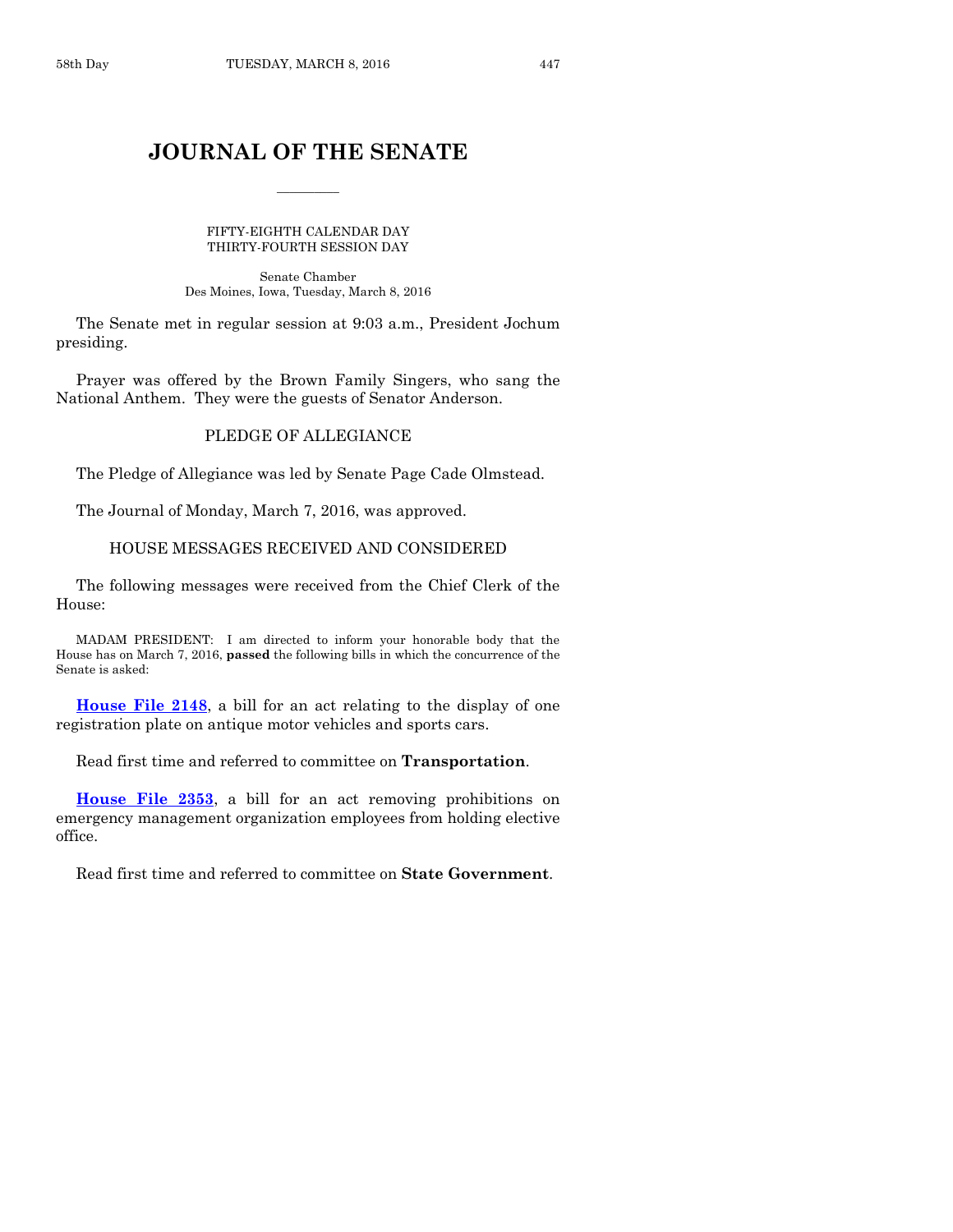**[House File 2386](http://coolice.legis.iowa.gov/Cool-ICE/default.asp?Category=billinfo&Service=Billbook&frame=1&GA=86&hbill=HF2386)**, a bill for an act relating to grounds for termination of parental rights of an individual relative to sexual abuse.

Read first time and referred to committee on **Judiciary**.

**[House File 2390](http://coolice.legis.iowa.gov/Cool-ICE/default.asp?Category=billinfo&Service=Billbook&frame=1&GA=86&hbill=HF2390)**, a bill for an act concerning the contract bidding process for public improvement projects conducted by the state board of regents.

Read first time and referred to committee on **State Government**.

**[House File 2413](http://coolice.legis.iowa.gov/Cool-ICE/default.asp?Category=billinfo&Service=Billbook&frame=1&GA=86&hbill=HF2413)**, a bill for an act relating to reading proficiency assessments and intensive summer reading programs administered and provided by school districts.

Read first time and referred to committee on **Education**.

#### RECESS

On motion of Senator Gronstal, the Senate recessed at 9:16 a.m. until 1:15 p.m.

#### RECONVENED

The Senate reconvened at 1:27 p.m., President Jochum presiding.

#### LEAVES OF ABSENCE

Leaves of absence were granted as follows:

Senators Bertrand and Zaun, until they arrive, on request of Senator Dix.

#### UNFINISHED BUSINESS (Deferred February 25, 2016)

#### **[Senate File 2284](http://coolice.legis.iowa.gov/Cool-ICE/default.asp?Category=billinfo&Service=Billbook&frame=1&GA=86&hbill=SF2284)**

The Senate resumed consideration of **[Senate File](http://coolice.legis.iowa.gov/Cool-ICE/default.asp?Category=billinfo&Service=Billbook&frame=1&GA=86&hbill=SF2284) 2284**, a bill for an act modifying the elements defining hate crimes, and providing penalties, deferred February 25, 2016.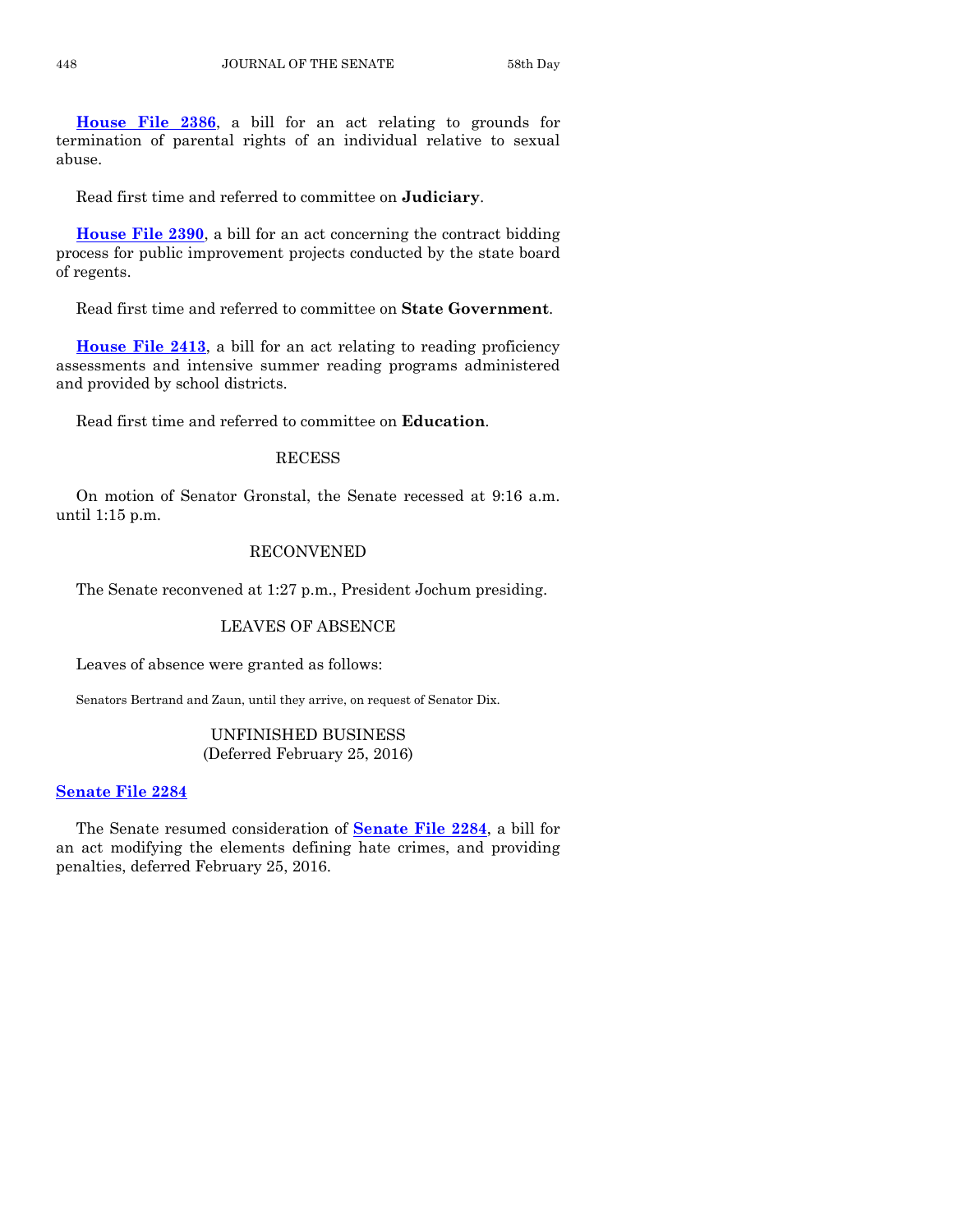Senator Chelgren offered amendment S–[5036,](http://coolice.legis.iowa.gov/Cool-ICE/default.asp?Category=billinfo&Service=Billbook&frame=1&GA=86&hbill=S5036) filed by him on February 25, 2016, to page 1 of the bill, and moved its adoption.

A record roll call was requested.

On the question "Shall amendment S–[5036](http://coolice.legis.iowa.gov/Cool-ICE/default.asp?Category=billinfo&Service=Billbook&frame=1&GA=86&hbill=S5036) be adopted?" [\(S.F. 2284\)](http://coolice.legis.iowa.gov/Cool-ICE/default.asp?Category=billinfo&Service=Billbook&frame=1&GA=86&hbill=SF2284), the vote was:

Yeas, 18:

| Anderson<br>Behn<br>Chapman<br>Chelgren<br>Costello | Feenstra<br>Garrett<br>Guth<br>Johnson<br>Kapucian                        | Kraayenbrink<br>Rozenboom<br>Schultz<br>Segebart<br>Shipley | Sinclair<br>Smith<br>Zumbach        |
|-----------------------------------------------------|---------------------------------------------------------------------------|-------------------------------------------------------------|-------------------------------------|
| Nays, 30:                                           |                                                                           |                                                             |                                     |
| Allen<br>Bisignano<br>T3.11                         | Dearden<br>$_{\rm \scriptscriptstyle Dix}$<br>$\mathbf{r}$ , $\mathbf{r}$ | Jochum<br>Kinney<br>1.7.1.1                                 | Schoenjahn<br>Seng<br>$\sim$ $\sim$ |

| pwighano   | $\cdots$ | 1111110 Y | $V = 15$ |
|------------|----------|-----------|----------|
| Bolkcom    | Dotzler  | Mathis    | Sodders  |
| Bowman     | Dvorsky  | McCoy     | Taylor   |
| Brase      | Gronstal | Petersen  | Whitver  |
| Breitbach  | Hart     | Quirmbach | Wilhelm  |
| Courtney   | Hogg     | Ragan     |          |
| Danielson  | Horn     | Schneider |          |
| Absent, 2: |          |           |          |

Bertrand Zaun

Amendment S-[5036](http://coolice.legis.iowa.gov/Cool-ICE/default.asp?Category=billinfo&Service=Billbook&frame=1&GA=86&hbill=S5036) lost.

Senator Chelgren withdrew amendment S-[5031,](http://coolice.legis.iowa.gov/Cool-ICE/default.asp?Category=billinfo&Service=Billbook&frame=1&GA=86&hbill=S5031) filed by him on February 25, 2016, to page 1 of the bill.

Senator Chapman offered amendment S–[5035,](http://coolice.legis.iowa.gov/Cool-ICE/default.asp?Category=billinfo&Service=Billbook&frame=1&GA=86&hbill=S5035) filed by him on February 25, 2016, to page 1 of the bill.

Senator McCoy raised the point of order that amendment  $S-5035$  $S-5035$ was not germane to the bill.

The Chair ruled the point well-taken and amendment  $S-5035$  $S-5035$  out of order.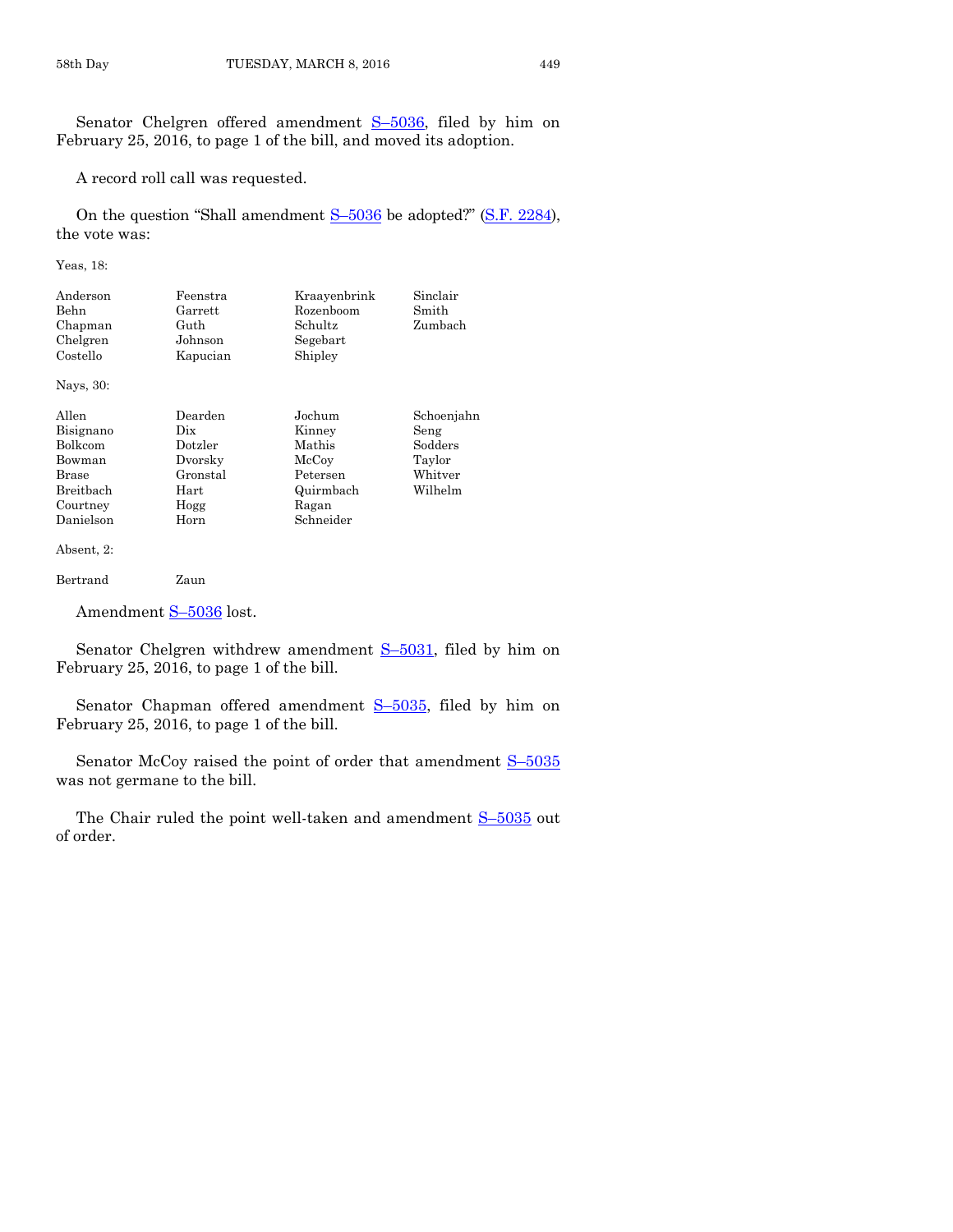Senator McCoy moved that the bill be read the last time now and placed upon its passage, which motion prevailed by a voice vote, and the bill was read the last time.

On the question "Shall the bill pass?" [\(S.F. 2284\)](http://coolice.legis.iowa.gov/Cool-ICE/default.asp?Category=billinfo&Service=Billbook&frame=1&GA=86&hbill=SF2284), the vote was:

Yeas, 27:

| Allen<br>Bisignano<br>Bolkcom<br>Bowman | Dearden<br>Dotzler<br>Dvorsky<br>Gronstal | Jochum<br>Kinney<br>Mathis<br>McCoy | Schneider<br>Schoenjahn<br>Seng<br>Sodders |
|-----------------------------------------|-------------------------------------------|-------------------------------------|--------------------------------------------|
| Brase                                   | Hart                                      | Petersen                            | Taylor                                     |
| Courtney                                | Hogg                                      | Quirmbach                           | Wilhelm                                    |
| Danielson                               | Horn                                      | Ragan                               |                                            |
| Nays, 21:                               |                                           |                                     |                                            |
| Anderson                                | Dix                                       | Kraavenbrink                        | Smith                                      |
| <b>Behn</b>                             | Feenstra                                  | Rozenboom                           | $\rm Whitter$                              |
| Breitbach                               | Garrett                                   | Schultz                             | Zumbach                                    |
| Chapman                                 | Guth                                      | Segebart                            |                                            |
| Chelgren                                | Johnson                                   | Shipley                             |                                            |
| Costello                                | Kapucian                                  | Sinclair                            |                                            |

Absent, 2:

Bertrand Zaun

The bill, having received a constitutional majority, was declared to have passed the Senate and the title was agreed to.

> CONSIDERATION OF BILL (Regular Calendar)

Senator Gronstal asked and received unanimous consent to take up for consideration [Senate File 2101.](http://coolice.legis.iowa.gov/Cool-ICE/default.asp?Category=billinfo&Service=Billbook&frame=1&GA=86&hbill=SF2101)

#### **[Senate File 2101](http://coolice.legis.iowa.gov/Cool-ICE/default.asp?Category=billinfo&Service=Billbook&frame=1&GA=86&hbill=SF2101)**

On motion of Senator Ragan, **[Senate File 2101](http://coolice.legis.iowa.gov/Cool-ICE/default.asp?Category=billinfo&Service=Billbook&frame=1&GA=86&hbill=SF2101)**, a bill for an act appropriating funds for a supported employment provider rate increase, and including effective date and retroactive applicability provisions, was taken up for consideration.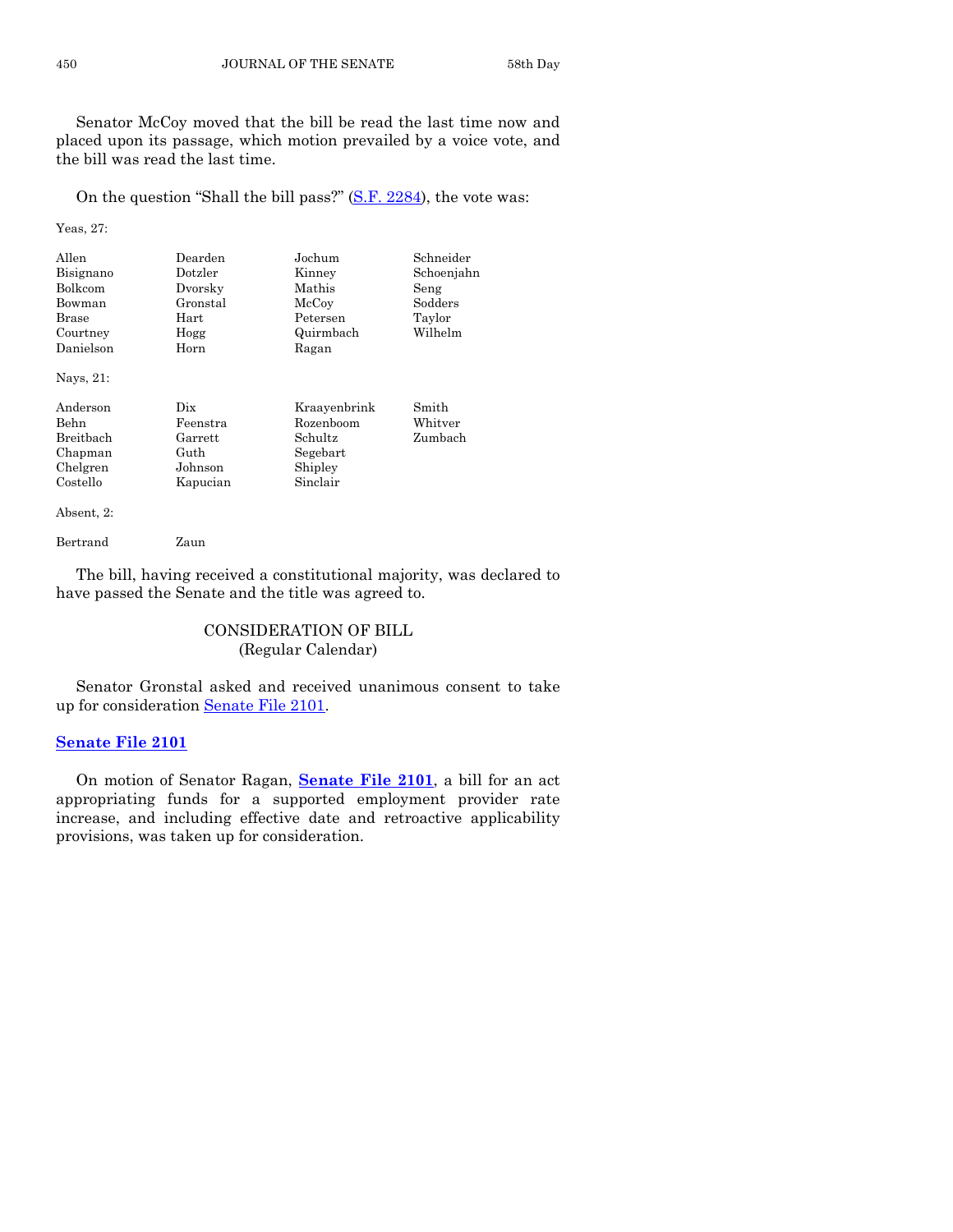Senator Ragan moved that the bill be read the last time now and placed upon its passage, which motion prevailed by a voice vote, and the bill was read the last time.

On the question "Shall the bill pass?" [\(S.F. 2101\)](http://coolice.legis.iowa.gov/Cool-ICE/default.asp?Category=billinfo&Service=Billbook&frame=1&GA=86&hbill=SF2101), the vote was:

Yeas, 48:

| Allen<br>Anderson<br>Behn | Danielson<br>Dearden<br>Dix | Jochum<br>Johnson<br>Kapucian | Schoenjahn<br>Schultz<br>Segebart |
|---------------------------|-----------------------------|-------------------------------|-----------------------------------|
| Bisignano                 | Dotzler                     | Kinney                        | Seng                              |
| Bolkcom                   | Dvorsky                     | Kraayenbrink                  | Shipley                           |
| Bowman                    | Feenstra                    | Mathis                        | Sinclair                          |
| <b>Brase</b>              | Garrett                     | McCoy                         | Smith                             |
| <b>Breithach</b>          | Gronstal                    | Petersen                      | Sodders                           |
| Chapman                   | Guth                        | Quirmbach                     | Taylor                            |
| Chelgren                  | Hart                        | Ragan                         | Whitver                           |
| Costello                  | Hogg                        | Rozenboom                     | Wilhelm                           |
| Courtney                  | Horn                        | Schneider                     | Zumbach                           |

Nays, none.

Absent, 2:

Bertrand Zaun

The bill, having received a constitutional majority, was declared to have passed the Senate and the title was agreed to.

#### IMMEDIATELY MESSAGED

Senator Gronstal asked and received unanimous consent that **Senate Files 2101** and **2284** be **immediately messaged** to the House.

#### CONSIDERATION OF BILLS (Regular Calendar)

Senator Gronstal asked and received unanimous consent to take up for consideration Senate Files 2204 and 2190.

#### **[Senate File 2204](http://coolice.legis.iowa.gov/Cool-ICE/default.asp?Category=billinfo&Service=Billbook&frame=1&GA=86&hbill=SF2204)**

On motion of Senator McCoy, **[Senate File 2204](http://coolice.legis.iowa.gov/Cool-ICE/default.asp?Category=billinfo&Service=Billbook&frame=1&GA=86&hbill=SF2204)**, a bill for an act relating to insurance coverage for the assessment and treatment of eating disorders and including applicability date provisions, was taken up for consideration.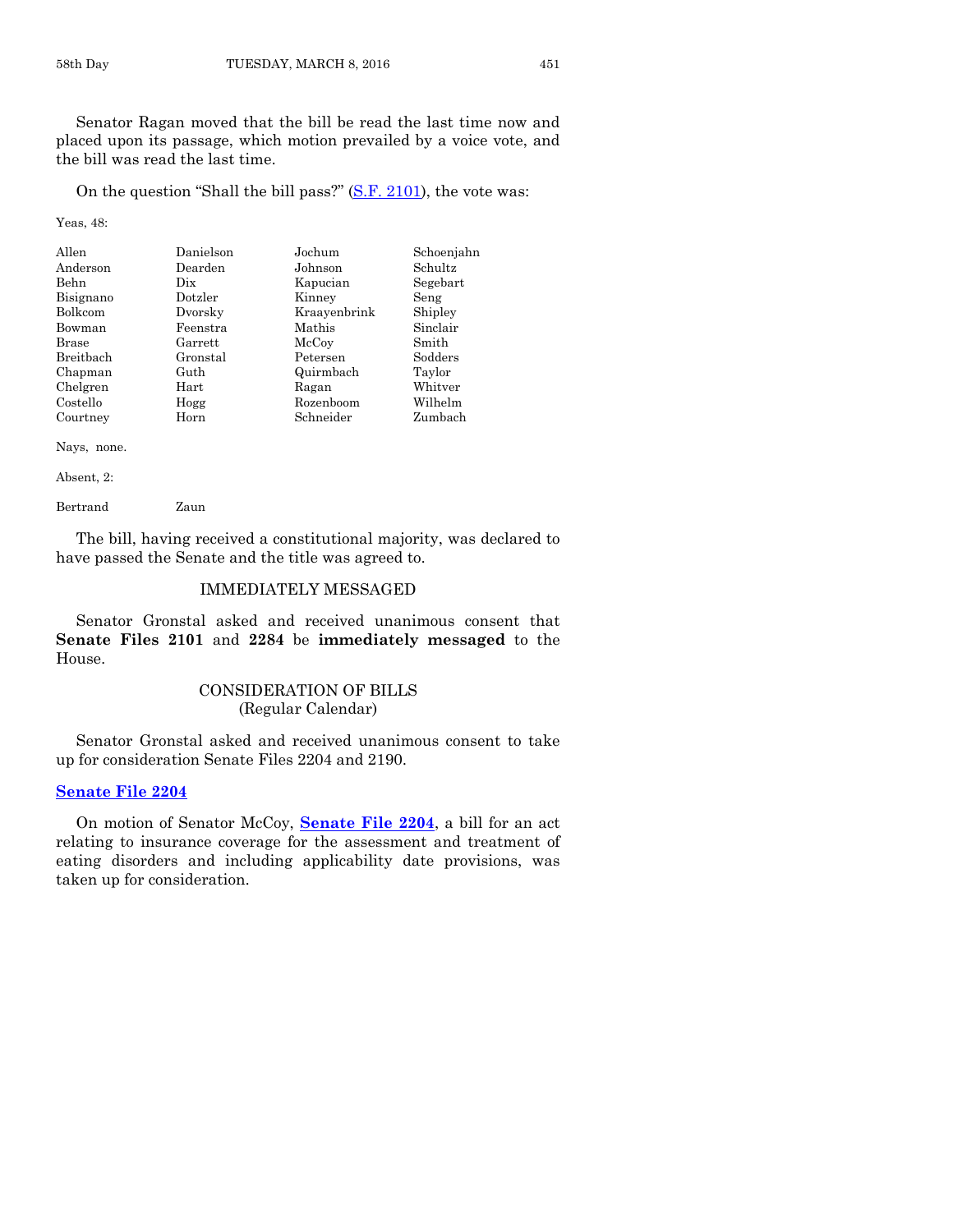Senator McCoy offered amendment S–[5061,](http://coolice.legis.iowa.gov/Cool-ICE/default.asp?Category=billinfo&Service=Billbook&frame=1&GA=86&hbill=S5061) filed by him from the floor to page 2 of the bill, and moved its adoption.

Amendment S-[5061](http://coolice.legis.iowa.gov/Cool-ICE/default.asp?Category=billinfo&Service=Billbook&frame=1&GA=86&hbill=S5061) was adopted by a voice vote.

Senator McCoy moved that the bill be read the last time now and placed upon its passage, which motion prevailed by a voice vote, and the bill was read the last time.

On the question "Shall the bill pass?" [\(S.F. 2204\)](http://coolice.legis.iowa.gov/Cool-ICE/default.asp?Category=billinfo&Service=Billbook&frame=1&GA=86&hbill=SF2204), the vote was:

Yeas, 26:

| Allen      | Dearden  | Jochum       | Schoenjahn    |
|------------|----------|--------------|---------------|
| Bisignano  | Dotzler  | Kinney       | Seng          |
| Bolkcom    | Dvorsky  | Mathis       | Sodders       |
| Bowman     | Gronstal | McCoy        | Taylor        |
| Brase      | Hart     | Petersen     | Wilhelm       |
| Courtney   | Hogg     | Quirmbach    |               |
| Danielson  | Horn     | Ragan        |               |
| Nays, 22:  |          |              |               |
| Anderson   | Dix      | Kraavenbrink | Sinclair      |
| Behn       | Feenstra | Rozenboom    | Smith         |
| Breitbach  | Garrett  | Schneider    | $\rm Whitter$ |
| Chapman    | Guth     | Schultz      | Zumbach       |
| Chelgren   | Johnson  | Segebart     |               |
| Costello   | Kapucian | Shipley      |               |
| Absent, 2: |          |              |               |
| Bertrand   | Zaun     |              |               |
|            |          |              |               |

The bill, having received a constitutional majority, was declared to have passed the Senate and the title was agreed to.

#### **[Senate File 2190](http://coolice.legis.iowa.gov/Cool-ICE/default.asp?Category=billinfo&Service=Billbook&frame=1&GA=86&hbill=SF2190)**

On motion of Senator Sodders, **[Senate File 2190](http://coolice.legis.iowa.gov/Cool-ICE/default.asp?Category=billinfo&Service=Billbook&frame=1&GA=86&hbill=SF2190)**, a bill for an act establishing a statewide chemical substance abuse monitoring pilot program, was taken up for consideration.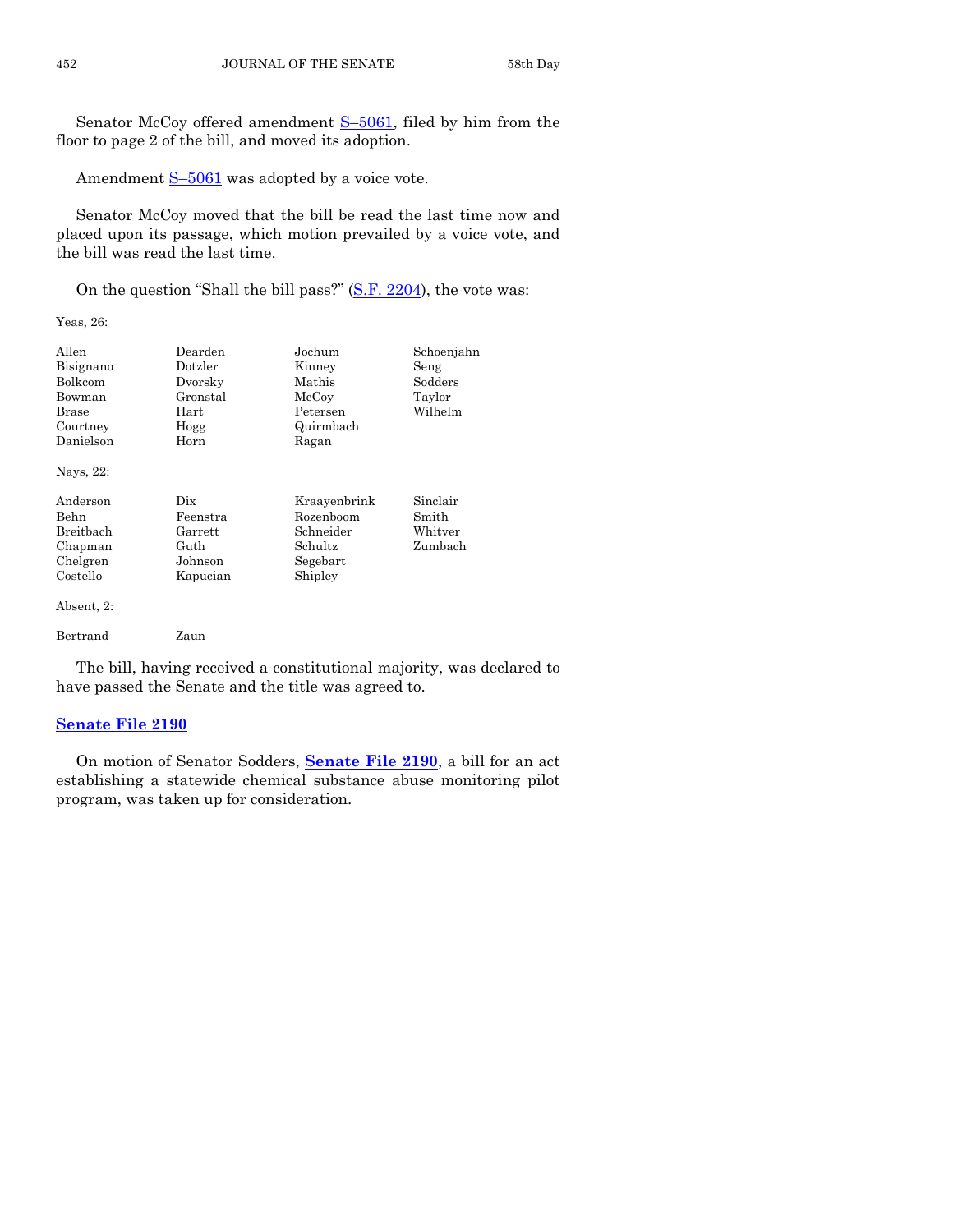Amendment  $S-5065$  $S-5065$  was adopted by a voice vote.

Senator Sodders moved that the bill be read the last time now and placed upon its passage, which motion prevailed by a voice vote, and the bill was read the last time.

On the question "Shall the bill pass?" [\(S.F. 2190\)](http://coolice.legis.iowa.gov/Cool-ICE/default.asp?Category=billinfo&Service=Billbook&frame=1&GA=86&hbill=SF2190), the vote was:

Yeas, 36:

| Allen            | Courtney  | Hogg         | Quirmbach  |
|------------------|-----------|--------------|------------|
| Anderson         | Danielson | Horn         | Ragan      |
| Bisignano        | Dearden   | Jochum       | Schoenjahn |
| <b>Bolkcom</b>   | Dotzler   | Kapucian     | Seng       |
| Bowman           | Dvorsky   | Kinney       | Shipley    |
| Brase            | Garrett   | Kraayenbrink | Sodders    |
| <b>Breithach</b> | Gronstal  | Mathis       | Taylor     |
| Chelgren         | Guth      | McCoy        | Whitver    |
| Costello         | Hart      | Petersen     | Wilhelm    |
| Nays, 12:        |           |              |            |
| <b>Behn</b>      | Feenstra  | Schneider    | Sinclair   |
| Chapman          | Johnson   | Schultz      | Smith      |
| Dix              | Rozenboom | Segebart     | Zumbach    |
|                  |           |              |            |

Absent, 2:

Bertrand Zaun

The bill, having received a constitutional majority, was declared to have passed the Senate and the title, as amended, was agreed to.

#### IMMEDIATELY MESSAGED

Senator Gronstal asked and received unanimous consent that **Senate Files 2190** and **2204** be **immediately messaged** to the House.

#### CONSIDERATION OF BILLS (Regular Calendar)

Senator Gronstal asked and received unanimous consent to take up for consideration Senate Files 2218 and 2248.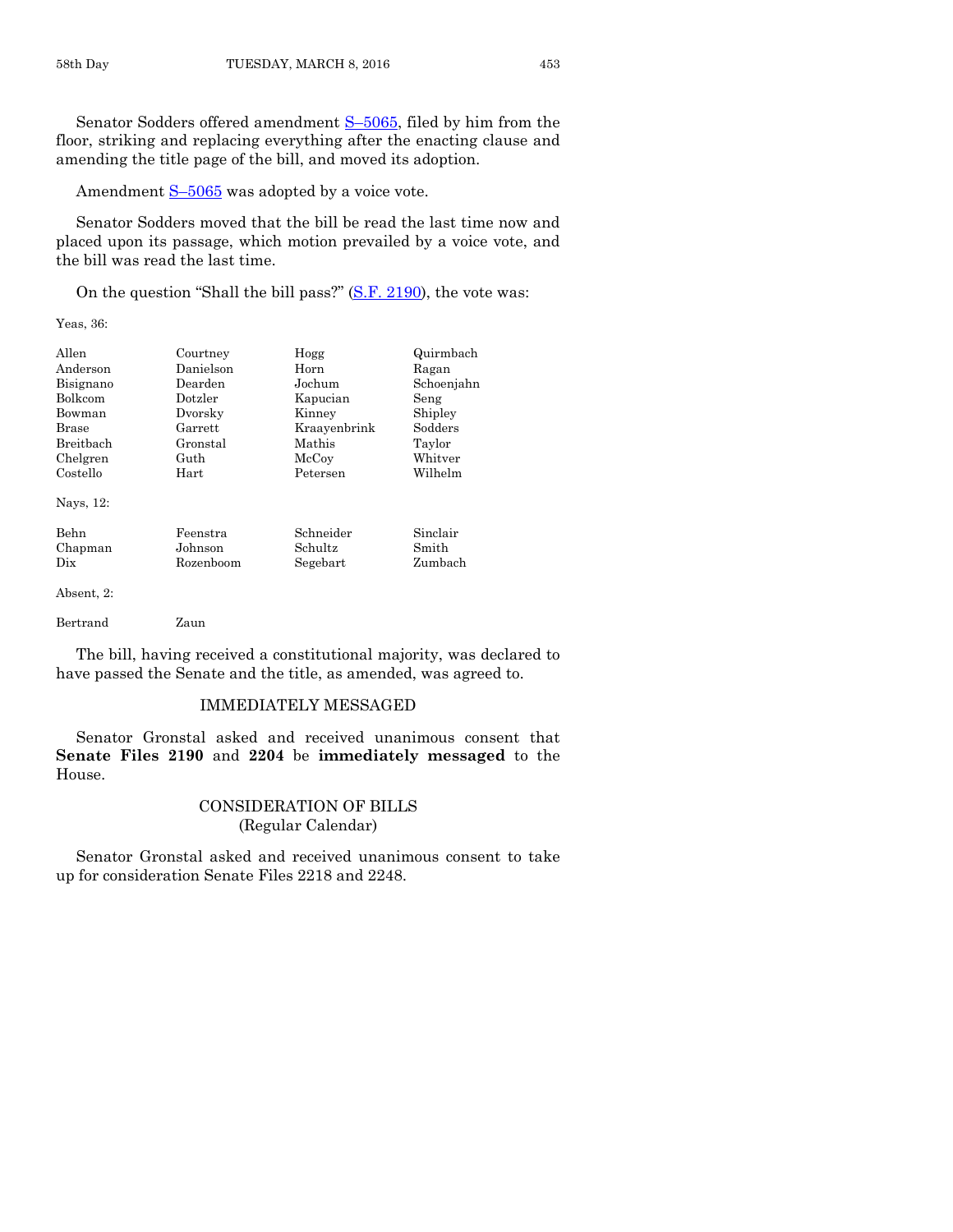#### **[Senate File 2218](http://coolice.legis.iowa.gov/Cool-ICE/default.asp?Category=billinfo&Service=Billbook&frame=1&GA=86&hbill=SF2218)**

On motion of Senator Bolkcom, **[Senate File 2218](http://coolice.legis.iowa.gov/Cool-ICE/default.asp?Category=billinfo&Service=Billbook&frame=1&GA=86&hbill=SF2218)**, a bill for an act relating to the possession and administration of emergency drugs by first responders and other persons in a position to assist for purposes of treating drug overdose victims and including contingent implementation provisions, was taken up for consideration.

Senator Bolkcom offered amendment  $S-5023$ , filed by him on February 23, 2016, to page 1 of the bill, and moved its adoption.

Amendment  $S-5023$  $S-5023$  was adopted by a voice vote.

Senator Bolkcom moved that the bill be read the last time now and placed upon its passage, which motion prevailed by a voice vote, and the bill was read the last time.

On the question "Shall the bill pass?" [\(S.F. 2218\)](http://coolice.legis.iowa.gov/Cool-ICE/default.asp?Category=billinfo&Service=Billbook&frame=1&GA=86&hbill=SF2218), the vote was:

Yeas, 48:

| Allen        | Danielson        | Jochum       | Schoenjahn |
|--------------|------------------|--------------|------------|
| Anderson     | Dearden          | Johnson      | Schultz    |
| <b>Behn</b>  | Dix              | Kapucian     | Segebart   |
| Bisignano    | $_{\rm Dotzler}$ | Kinney       | Seng       |
| Bolkcom      | Dvorsky          | Kraayenbrink | Shipley    |
| Bowman       | Feenstra         | Mathis       | Sinclair   |
| <b>Brase</b> | Garrett          | McCoy        | Smith      |
| Breitbach    | Gronstal         | Petersen     | Sodders    |
| Chapman      | Guth             | Quirmbach    | Taylor     |
| Chelgren     | Hart             | Ragan        | Whitver    |
| Costello     | Hogg             | Rozenboom    | Wilhelm    |
| Courtney     | Horn             | Schneider    | Zumbach    |

Nays, none.

Absent, 2:

Bertrand Zaun

The bill, having received a constitutional majority, was declared to have passed the Senate and the title was agreed to.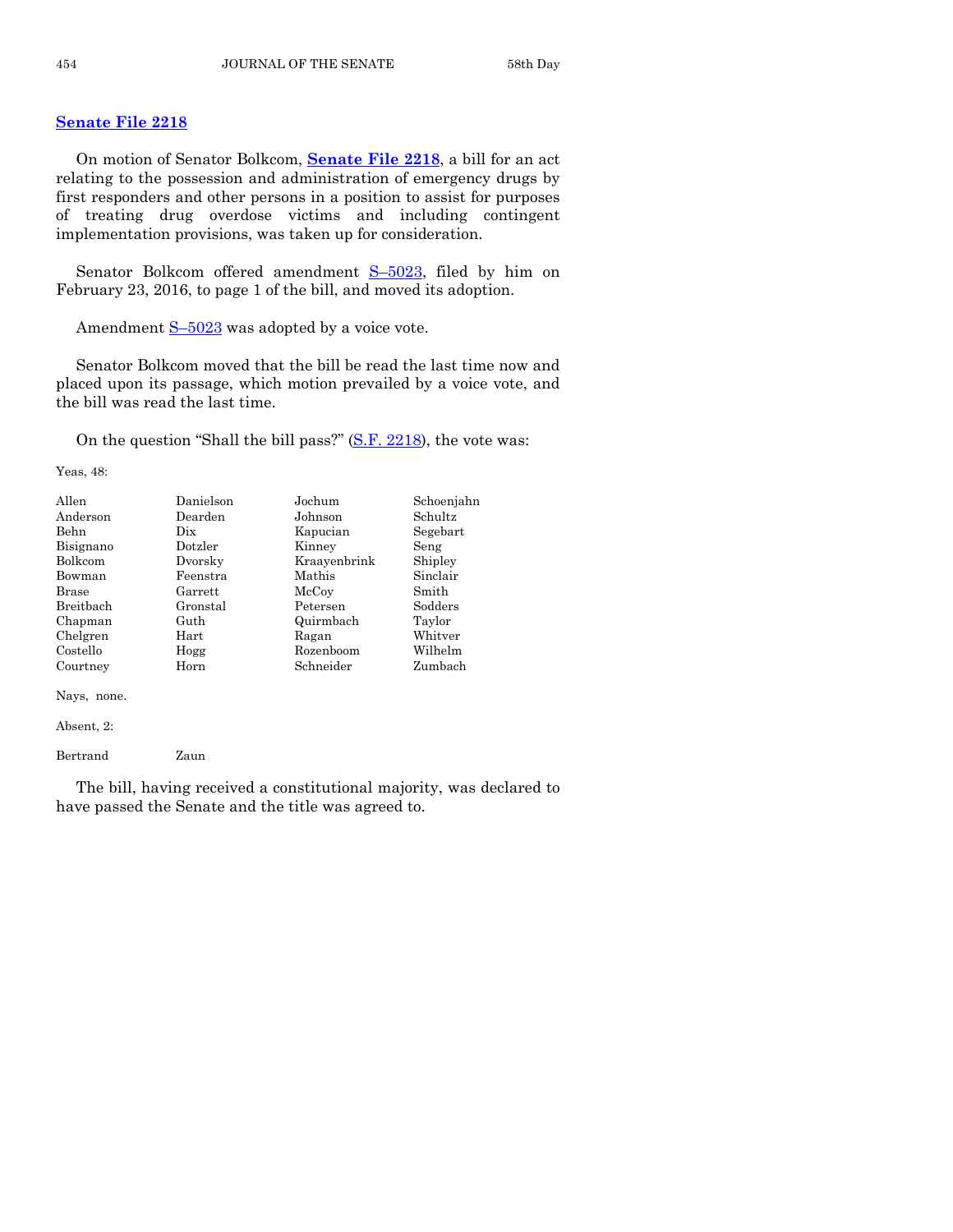#### **[Senate File 2248](http://coolice.legis.iowa.gov/Cool-ICE/default.asp?Category=billinfo&Service=Billbook&frame=1&GA=86&hbill=SF2248)**

On motion of Senator Bowman, **[Senate File 2248](http://coolice.legis.iowa.gov/Cool-ICE/default.asp?Category=billinfo&Service=Billbook&frame=1&GA=86&hbill=SF2248)**, a bill for an act relating to matters under the purview of the department of transportation, providing fees, and making penalties applicable, was taken up for consideration.

Senator Bowman offered amendment S–[5060,](http://coolice.legis.iowa.gov/Cool-ICE/default.asp?Category=billinfo&Service=Billbook&frame=1&GA=86&hbill=S5060) filed by him from the floor to pages 1–6 and 8 of the bill.

Senator Kapucian asked and received unanimous consent that action on amendment S–[5060](http://coolice.legis.iowa.gov/Cool-ICE/default.asp?Category=billinfo&Service=Billbook&frame=1&GA=86&hbill=S5060) and **[Senate File 2248](http://coolice.legis.iowa.gov/Cool-ICE/default.asp?Category=billinfo&Service=Billbook&frame=1&GA=86&hbill=SF2248)** be **deferred**.

#### IMMEDIATELY MESSAGED

Senator Gronstal asked and received unanimous consent that **[Senate File 2218](http://coolice.legis.iowa.gov/Cool-ICE/default.asp?Category=billinfo&Service=Billbook&frame=1&GA=86&hbill=SF2218)** be **immediately messaged** to the House.

#### ADJOURNMENT

On motion of Senator Gronstal, the Senate adjourned at 2:36 p.m. until 9:00 a.m., Wednesday, March 9, 2016.

#### **APPENDIX**

#### CERTIFICATES OF RECOGNITION

The Secretary of the Senate issued the following certificates of recognition:

Macy Gudenkauf, Manchester—For achieving the Prudential Spirit of Community Award. Senator Zumbach.

Pat Harney, Iowa City—For his 16 years of dedicated public service to Johnson County. Senator Dvorsky.

#### REPORT OF COMMITTEE MEETING

#### **VETERANS AFFAIRS**

**Convened:** Tuesday, March 08, 2016, 1:00 p.m.

**Members Present:** Horn, Chair; Mathis, Vice Chair; Segebart, Ranking Member; Allen, Costello, Danielson, Hart, Ragan, and Sodders.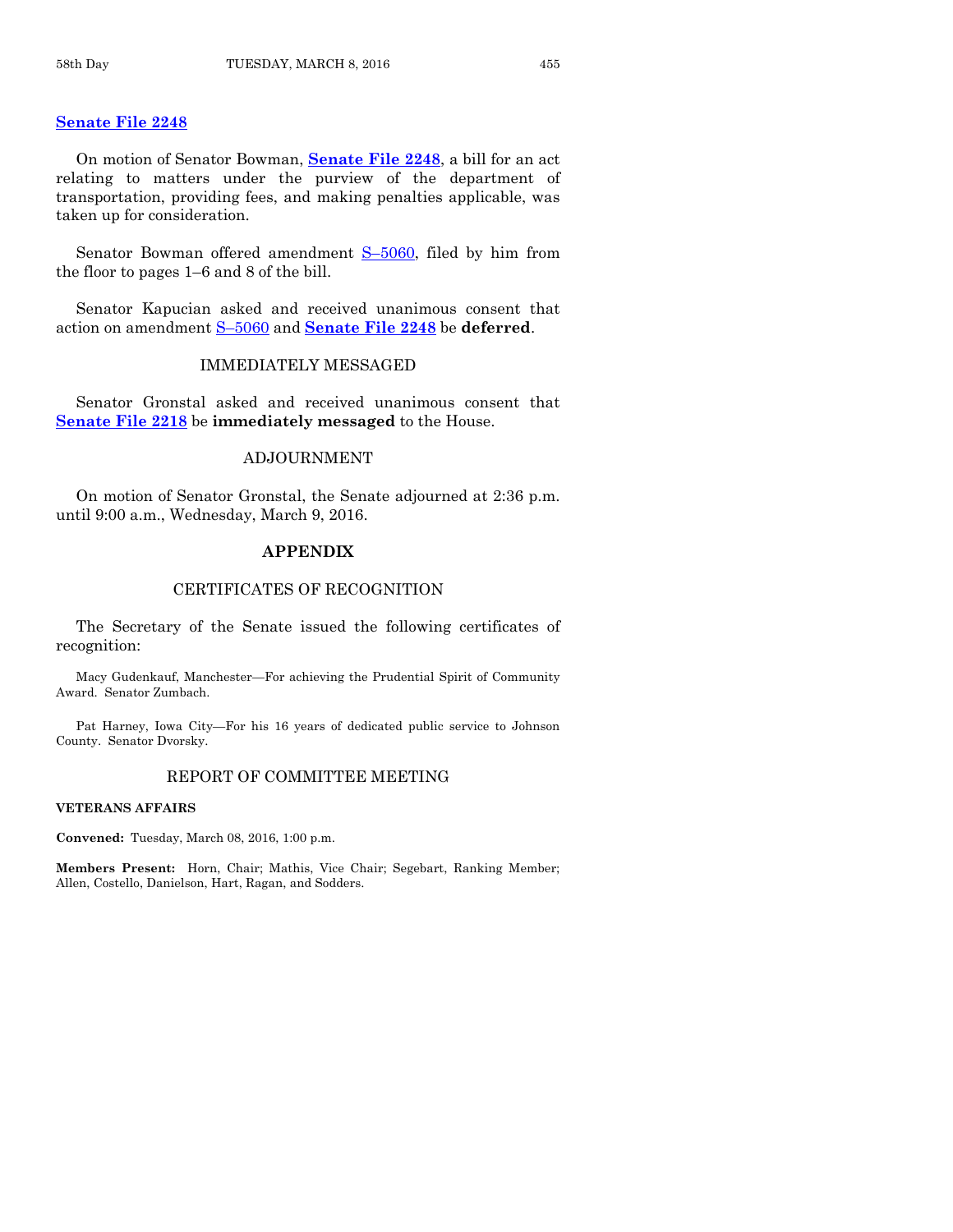**Members Absent:** Chelgren and Rozenboom (both excused).

Committee Business: Passed **HF 2266**, as amended.

**Adjourned:** 1:05 p.m.

#### INTRODUCTION OF BILL

**[Senate File 2302](http://coolice.legis.iowa.gov/Cool-ICE/default.asp?Category=billinfo&Service=Billbook&frame=1&GA=86&hbill=SF2302)**, by Hogg, a bill for an act relating to the funding of the water quality initiative, by supporting selected watersheds, making appropriations to a water quality initiative fund for agriculture and a water quality initiative fund for communities, and including effective date provisions.

Read first time under Rule 28 and referred to committee on **Appropriations**.

#### SUBCOMMITTEE ASSIGNMENTS

#### **[Senate File 2280](http://coolice.legis.iowa.gov/Cool-ICE/default.asp?Category=billinfo&Service=Billbook&frame=1&GA=86&hbill=SF2280)**

APPROPRIATIONS: Dotzler, Chair; Chapman and Dvorsky

#### **[House File 2353](http://coolice.legis.iowa.gov/Cool-ICE/default.asp?Category=billinfo&Service=Billbook&frame=1&GA=86&hbill=HF2353)**

STATE GOVERNMENT: Bowman, Chair; Chapman and Schoenjahn

**[House File 2363](http://coolice.legis.iowa.gov/Cool-ICE/default.asp?Category=billinfo&Service=Billbook&frame=1&GA=86&hbill=HF2363)**

STATE GOVERNMENT: Dvorsky, Chair; Bowman and Johnson

**[House File 2364](http://coolice.legis.iowa.gov/Cool-ICE/default.asp?Category=billinfo&Service=Billbook&frame=1&GA=86&hbill=HF2364)**

STATE GOVERNMENT: Courtney, Chair; Dearden and Johnson

#### **[House File 2372](http://coolice.legis.iowa.gov/Cool-ICE/default.asp?Category=billinfo&Service=Billbook&frame=1&GA=86&hbill=HF2372)**

JUDICIARY: Sodders, Chair; Taylor and Zaun

#### **[House File 2390](http://coolice.legis.iowa.gov/Cool-ICE/default.asp?Category=billinfo&Service=Billbook&frame=1&GA=86&hbill=HF2390)**

STATE GOVERNMENT: Danielson, Chair; Feenstra and Horn

#### **[House File 2401](http://coolice.legis.iowa.gov/Cool-ICE/default.asp?Category=billinfo&Service=Billbook&frame=1&GA=86&hbill=HF2401)**

COMMERCE: Courtney, Chair; Anderson and Schoenjahn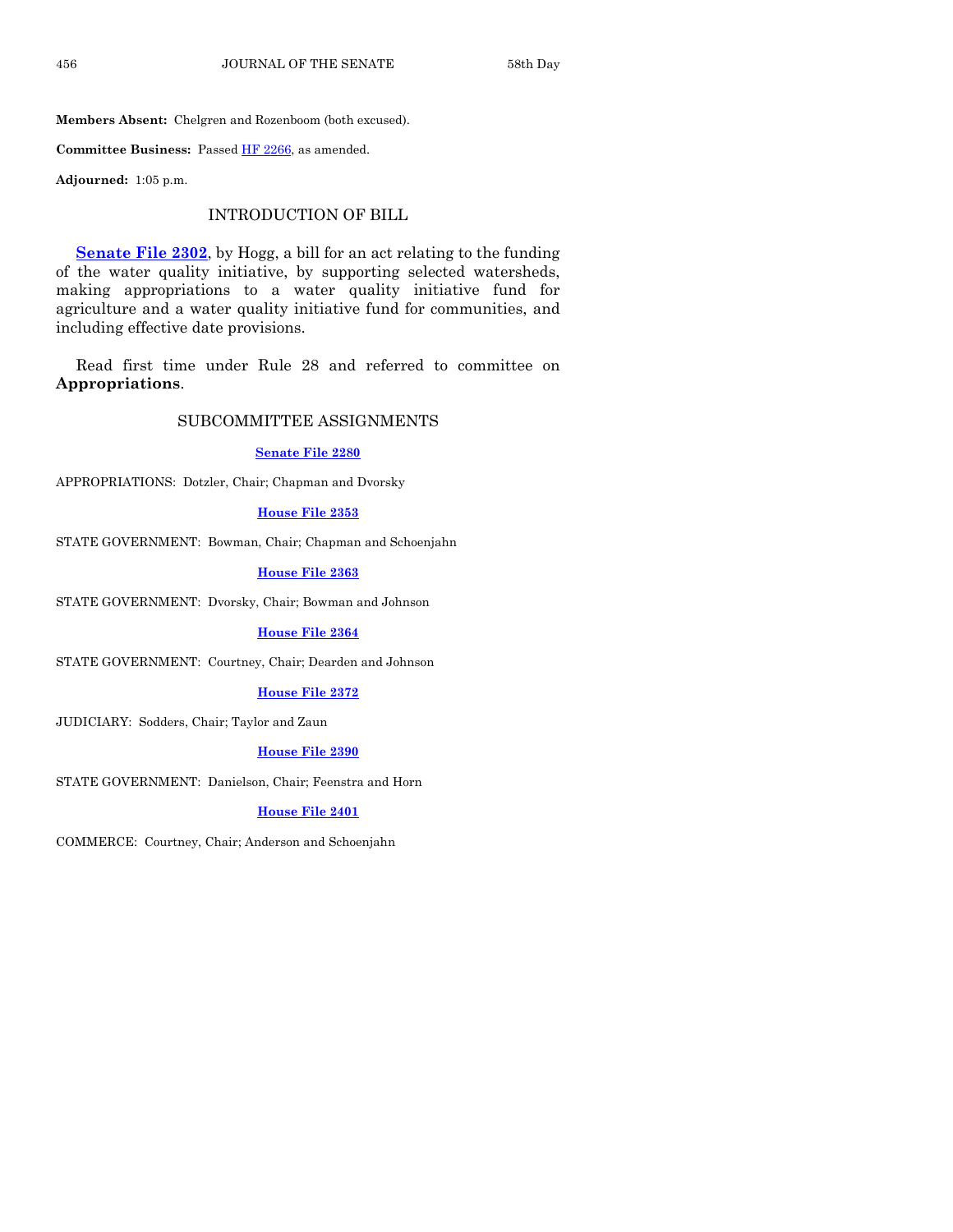#### **[House File 2406](http://coolice.legis.iowa.gov/Cool-ICE/default.asp?Category=billinfo&Service=Billbook&frame=1&GA=86&hbill=HF2406)**

STATE GOVERNMENT: Danielson, Chair; Chapman and Horn

#### **[House File 2413](http://coolice.legis.iowa.gov/Cool-ICE/default.asp?Category=billinfo&Service=Billbook&frame=1&GA=86&hbill=HF2413)**

EDUCATION: Quirmbach, Chair; Bowman and Sinclair

#### FINAL COMMITTEE REPORT OF BILL ACTION

#### **VETERANS AFFAIRS**

Bill Title: **HOUSE FILE 2266**, a bill for an act concerning unclaimed cremated remains.

**Recommendation:** AMEND AND DO PASS, AS PROVIDED IN AMENDMENT S–[5068.](http://coolice.legis.iowa.gov/Cool-ICE/default.asp?Category=billinfo&Service=Billbook&frame=1&GA=86&hbill=S5068)

**Final Vote:** Ayes, 9: Horn, Mathis, Segebart, Allen, Costello, Danielson, Hart, Ragan, and Sodders. Nays, none. Absent, 2: Chelgren and Rozenboom.

**Fiscal Note:** NOT REQUIRED UNDER JOINT RULE 17.

#### BILLS ENROLLED, SIGNED, AND SENT TO GOVERNOR

#### The Secretary of the Senate submitted the following reports:

MADAM PRESIDENT: The Secretary of the Senate respectfully reports that the following bill has been enrolled, signed by the President of the Senate and the Speaker of the House, and presented to the Governor for his approval on this 8th day of March, 2016.

[Senate File](http://coolice.legis.iowa.gov/Cool-ICE/default.asp?Category=billinfo&Service=Billbook&frame=1&GA=86&hbill=SF2288) 2288.

#### MICHAEL E. MARSHALL Secretary of the Senate

#### AMENDMENTS FILED

| S-5060     | 2248<br>S.F. | Tod R. Bowman     |
|------------|--------------|-------------------|
| S-5061     | 2204<br>S.F. | Matt McCoy        |
| $S - 5062$ | 2267<br>S.F. | Janet Petersen    |
| $S - 5063$ | 2272<br>S.F. | Steven J. Sodders |
| $S - 5064$ | 2248<br>S.F. | Randy Feenstra    |
| $S - 5065$ | S.F.<br>2190 | Steven J. Sodders |
| $S - 5066$ | 2267<br>S.F. | Janet Petersen    |
| S-5067     | S.F.<br>2301 | Janet Petersen    |
| S-5068     | 2266<br>H.F. | Veterans Affairs  |
|            |              |                   |